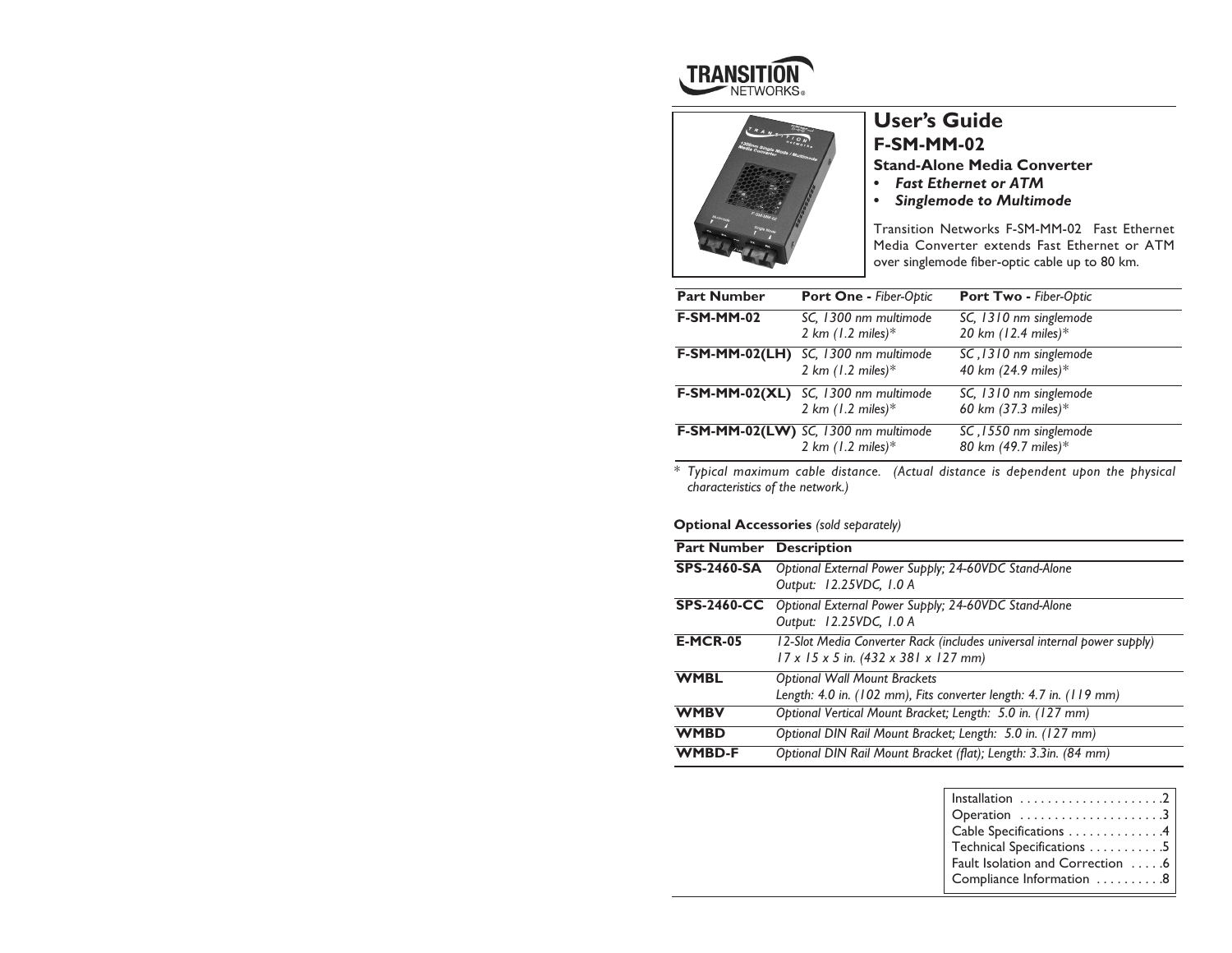# **Installation**

## **Installing the Cable**

### **FIBER**

- 1. Locate or build fiber cable with male, two-stranded TX to RX connectors installed at both ends.
- 2. Connect the fiber cables to the Media Converter as described:
	- •Connect the male **TX** cable connector the female **TX** port.
	- •Connect the male **RX** cable connector to the female **RX** port.
- 3. Connect the fiber cables to the other device (another media converter, hub, etc.) as described:
	- •Connect the male **TX** cable connector the female **RX** port.
	- •Connect the male **RX** cable connector to the female **TX** port.



## **Power the Media Converter**

## **AC**

- 1. Install the power adapter cord to the back of the Media Converter.
- 2. Connect the power adapter plug to AC power.
- 3. Verify that the Media Converter is powered by observing the illuminated LED power indicator light.

### **DC**

Consult the User's Guide for the Transition Networks SPS2460-xx DC External Power Suppy for powering the Media Converter.

# **Operation**

## **Using Status LEDs**

Use the status LEDs to monitor the Media Converter operation in the network.

| Pwr<br>Steady LED indicates connection to external AC or DC power. |  |
|--------------------------------------------------------------------|--|
|--------------------------------------------------------------------|--|

| <b>Link</b> ( $left$ )<br>Steady LED indicates multimode fiber link connection. |  |  |
|---------------------------------------------------------------------------------|--|--|
|---------------------------------------------------------------------------------|--|--|

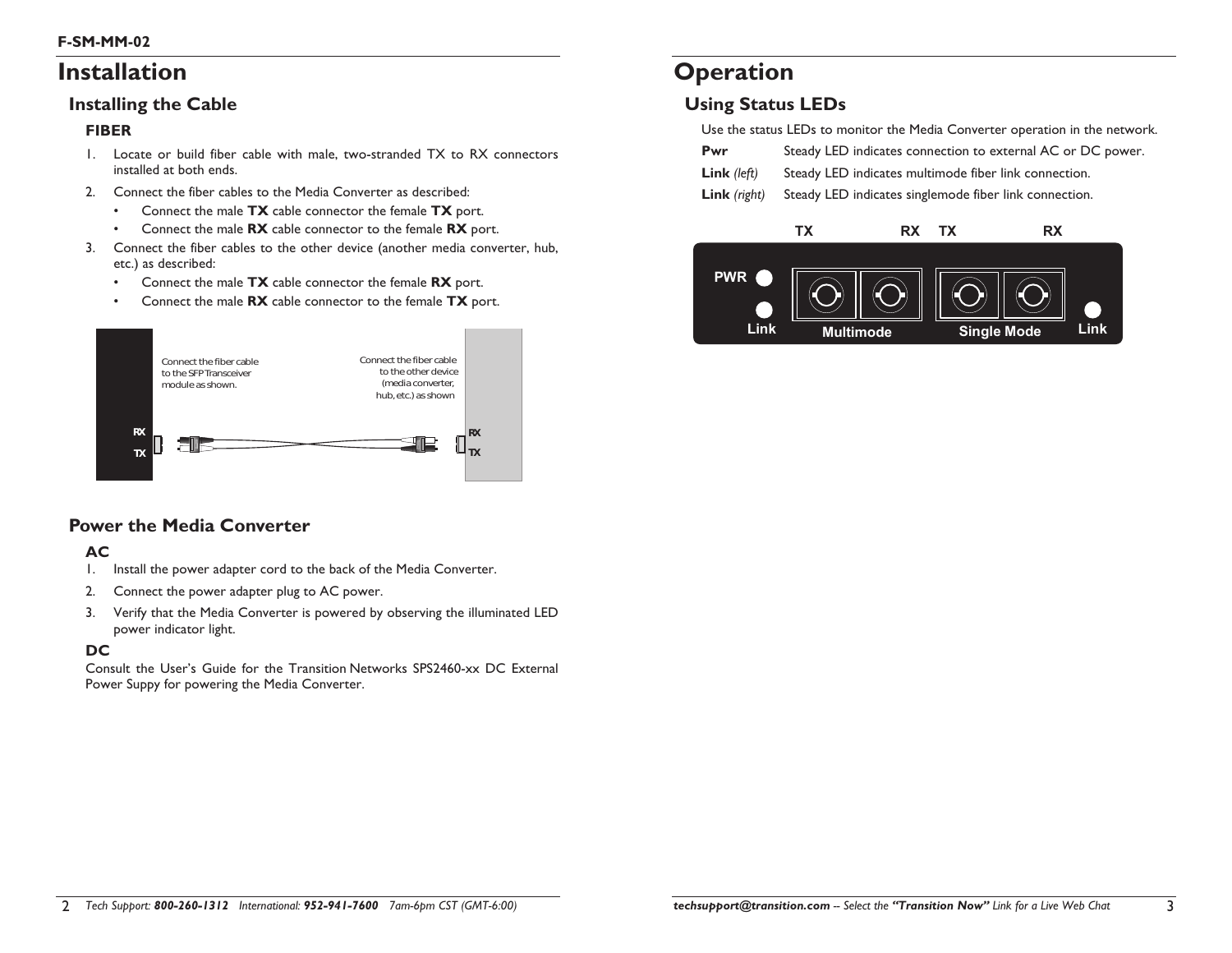# **Cable Specifications**

The physical characteristics must meet or exceed IEEE 802.3u specifications.

| <b>Bit Error Rate:</b>                                                                                                        | $10^{-9}$                                                      |                                  |
|-------------------------------------------------------------------------------------------------------------------------------|----------------------------------------------------------------|----------------------------------|
| Multimode                                                                                                                     | 1300 nm                                                        |                                  |
| Recommended:<br>Optional:                                                                                                     | $62.5/125 \mu m$<br>100/140, 85/125, 50/125 µm                 |                                  |
| Fiber Optic Transmitter Power:<br><b>Fiber Optic Receiver Sensitivity:</b><br>Link Budget:<br>Typical maximum cable distance* | min: -19.0 dBm<br>min: -30.0 dBm<br>11.0dB<br>2 km (1.2 miles) | max: -14.0 dBm<br>max: -14.0 dBm |
| Singlemode                                                                                                                    |                                                                |                                  |
| Recommended:                                                                                                                  | 9 $\mu$ m                                                      |                                  |
| <b>F-SM-MM-02</b><br>Fiber Optic Transmitter Power:                                                                           | 1310 nm<br>min: -15.0 dBm                                      | max: -8.0 dBm                    |

Fiber Optic Receiver Sensitivity: min: -31.0 dBm max: -8.0 dBm Link Budget: 16.0 dB Typical maximum cable distance\* 20 km (12.4 miles)

#### **F-SM-MM-02(LH)** 1310 nm Fiber Optic Transmitter Power: min: -8.0 dBm max: -2.0 dBm Fiber Optic Receiver Sensitivity: min: -34.0 dBm max: -7.0 dBm Link Budget: 26.0 dB Typical maximum cable distance\* 40 km (24.9 miles)

### **F-SM-MM-02(XL)** 1310 nm

Fiber Optic Transmitter Power: min: -5.0 dBm max: 0.0 dBm Fiber Optic Receiver Sensitivity: min: -34.0 dBm max: -7.0 dBm Link Budget: 29.0 dB Typical maximum cable distance\* 60 km (37.3 miles)

### **F-SM-MM-02(LW)** 1550 nm

| $min: -5.0$ dBm    | $max: 0.0$ dBm |
|--------------------|----------------|
| min: -34.0 dBm     | max: -7.0 dBm  |
| 29.0dB             |                |
| 80 km (49.7 miles) |                |
|                    |                |

\* Actual distance is dependent upon the characteristics of the network installation.

# **Technical Specification**

For use with Transition Networks Model F-SM-MM-02 or equivalent

| <b>Standards:</b>                       | <b>IEEEE 802.3u</b>                                                                                     |                                                                                                                      |
|-----------------------------------------|---------------------------------------------------------------------------------------------------------|----------------------------------------------------------------------------------------------------------------------|
| Data Rate:                              | 155 Mb/s                                                                                                |                                                                                                                      |
| <b>Case Dimensions:</b>                 |                                                                                                         | $4.7'' \times 3.0'' \times 1.0''$ (119 mm x 76 mm x 25 mm)                                                           |
| Weight:                                 | 10 oz. (283 g) (approximate)                                                                            |                                                                                                                      |
| <b>Power Consumption:</b>               | 3.1 W                                                                                                   |                                                                                                                      |
| <b>Power Supply</b><br><b>DC Output</b> | 12VDC, 0.4 A (minimum)<br>minimum output regulation: 5%<br>Connector: 2.1mm barrel, center pin positive |                                                                                                                      |
| <b>MTBF</b>                             | 51,185 hours (MIL217F2 V5.0) (MIL-HDBK-217F)<br>124,339 hours (Bellcore 7 V5.0)                         |                                                                                                                      |
| <b>Environment:</b>                     | $Tmra*$ :<br>Storage Temp:<br>Humidity:<br>Altitude:                                                    | 0 to $50^{\circ}$ C (32 to 122 $^{\circ}$ F)<br>-20 to 85°C (-4 to 185°F)<br>10-90%, non condensing<br>0-10,000 feet |
| <b>Warranty:</b>                        | Lifetime                                                                                                |                                                                                                                      |
|                                         |                                                                                                         |                                                                                                                      |

\*Manufacturer's rated ambient temperature.

**CAUTION:** Visible and Invisible Laser Radiation When Open. Do Not Stare Into Beam Or View Directly With Optical Instruments.

**CAUTION:** Use of controls, adjustments or the performance of procedures other than those specified herein may result in hazardous radiation exposure.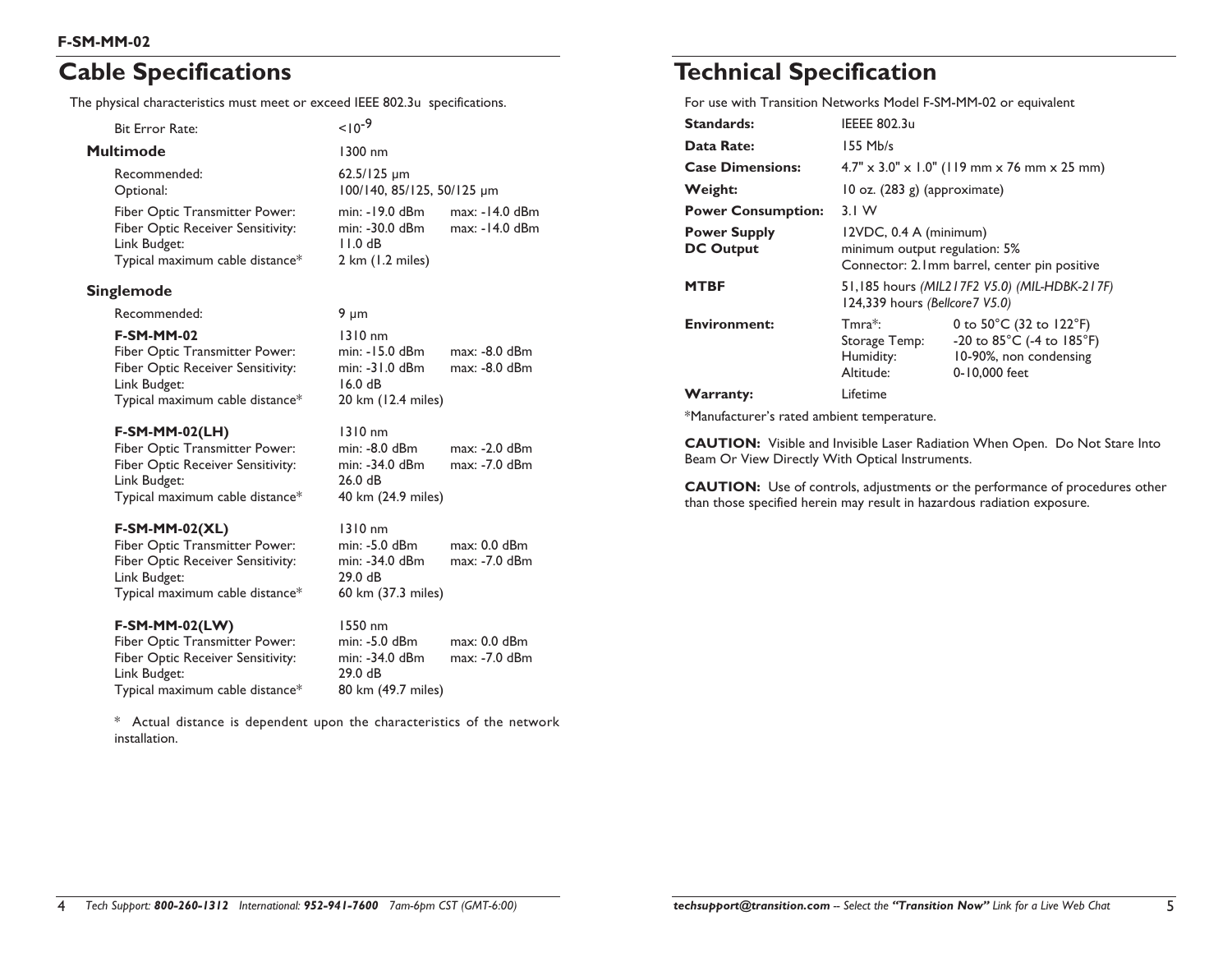# **Fault Isolation and Correction**

If the Media Converter fails, isolate and correct the failure by determining the answers to the following questions and then taking the indicated action:

- **1. Is the** *PWR* **LED on the Media Converter illuminated? NO**
	- • Is the power adapter the proper type of voltage and cycle frequency for the AC outlet?
	- • Is the power adapter properly installed in the Media Converter and in the outlet?
	- • Contact Technical Support: US/Canada: 1-800-260-1312, International: 00-1-952-941-7600.

#### **YES**

•

Proceed to step 2.

### **2. Is the multimode Link LED (on the left) illuminated?**

### **NO**

- •Check the fiber cables for proper connection.
- • Verify that the TX and RX cables on the Media Converter are connected to the RX and TX ports, respectively, on the other device.
- Contact Technical Support: US/Canada: 1-800-260-1312, International: 00-1-952-941-7600.

### **YES**

•Proceed to step 3.

### **3. Is the singlemode Link LED (on the right) illuminated?**

### **NO**

- •Check the fiber cables for proper connection.
- • Verify that the TX and RX cables on the Media Converter are connected to the RX and TX ports, respectively, on the other device.
- • Contact Technical Support: US/Canada: 1-800-260-1312, International: 00-1-952-941-7600.

### **YES**

• Contact Technical Support: US/Canada: 1-800-260-1312, International: 00-1-952-941-7600.

# **Contact Us**

### **Technical Support**

Technical support is avialable 7:00 AM - 6:00 PM CST (GMT -6:00) US and Canada: **1-800-260-1312** International: **00-1-952-941-7600**

#### **Transition Now**

Chat live via the Web with Transition Networks Technical Support. Log onto **www.transition.com** and click the **Transition Now** link.

#### **Web-Based Seminars**

Transition Networks provides seminars via live web-based training. Log onto **www.transition.com** and click the **Learning Center** link.

### **E-Mail**

Ask a question anytime by sending an e-mail to our technical support staff. **techsupport@transition.com**

#### **Address**

Transition Networks 10900 Red Circle Drive Minnetonka, MN 55343, U.S.A. telephone: 952-941-7600 toll free: 800-526-9267 fax: 952-941-2322

| <b>TRANSITION</b><br>NFTWORKS.                  |                                                                      | <b>Declaration of Conformity</b>                                                         |
|-------------------------------------------------|----------------------------------------------------------------------|------------------------------------------------------------------------------------------|
| Name of Mfg:                                    | <b>Transition Networks</b>                                           | 10900 Red Circle Drive, Minnetonka MN 55343 U.S.A.                                       |
| Model <sup>-</sup>                              | <b>F-SM-MM-02 Series Media Converters</b>                            |                                                                                          |
| Part Number(s):                                 | <b>F-SM-MM-02(LW)</b>                                                | F-SM-MM-02, F-SM-MM-02(LH), F-SM-MM-02(XL)                                               |
|                                                 | conformity with the following standards.                             | Purpose: To declare that the F-SM-MM-02 to which this declaration refers is in           |
|                                                 | EMC-CISPR 22: 1985 Class A; EN 55022: 1988 Class A; EN 50082-1:1992; | EN 60950 A4:1997: IEC 801.2, 801.3, 801.4; IEC 950: CFR Title 21 Section 1040.10 Class 1 |
| above Directive(s) and Standard(s).             |                                                                      | I, the undersigned, hereby declare that the equipment specified above conforms to the    |
|                                                 |                                                                      |                                                                                          |
|                                                 | hen anderson                                                         | July 2011                                                                                |
| Stephen Anderson, Vice-President of Engineering |                                                                      | Date                                                                                     |